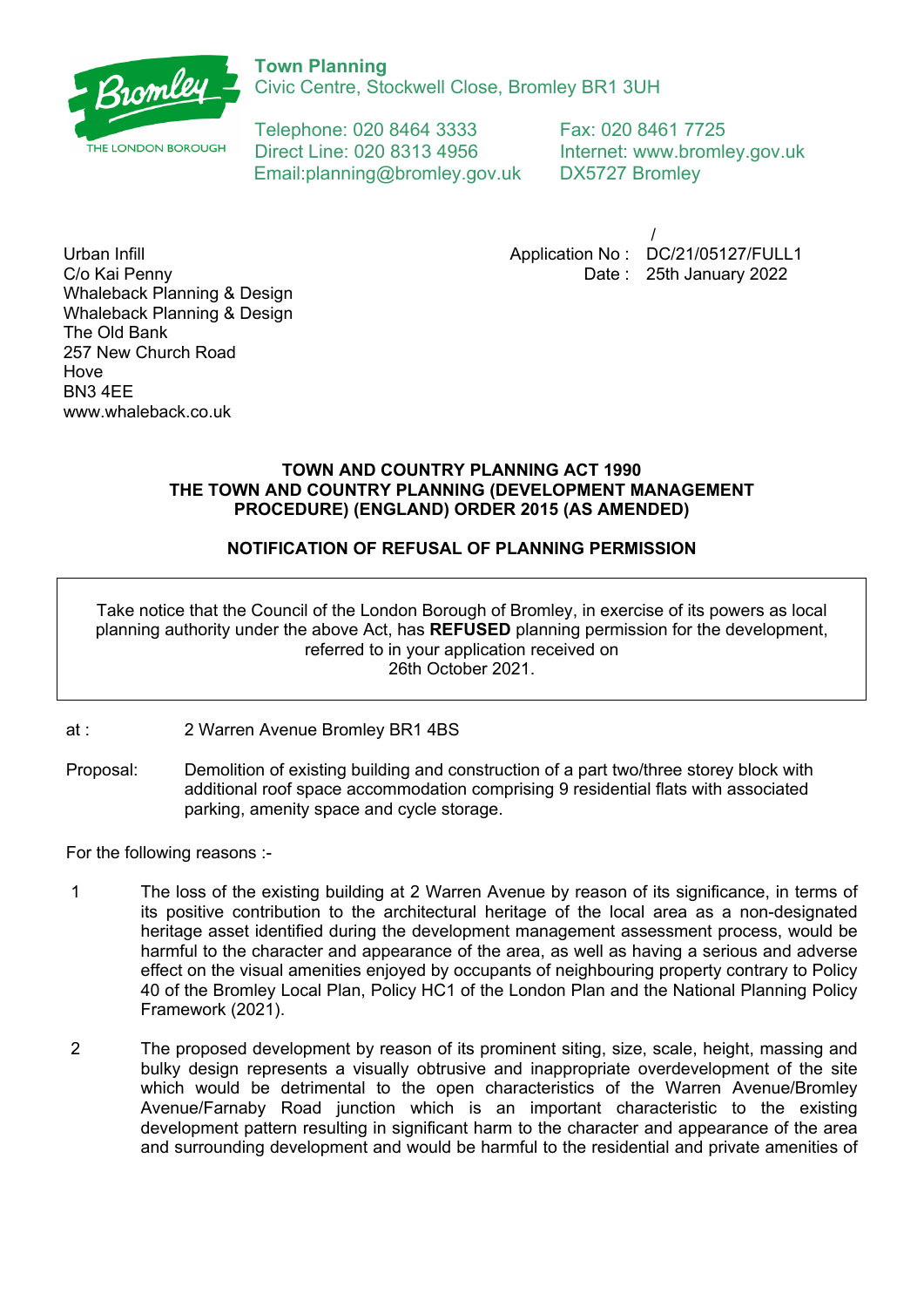neighbouring property and visual amenities of the area contrary to Policies 1, 4, 8 and 37 of the Bromley Local Plan and Policies D1, D3, D6 and H2 of the London Plan.

- 3 The proposed development by reason of its overbearing nature, siting and proximity to neighbouring buildings and property boundaries would have a serious and adverse effect on the privacy and amenity enjoyed by the occupants of neighbouring property at No38 Bromley Avenue contrary to 4, 8 and 37 of the Bromley Local Plan and Policies D1, D3, D6 and H2 of the London Plan.
- 4 The proposed development would fail to provide a satisfactory internal and external layout and standard of quality accommodation for future occupiers contrary to Bromley Local Plan Policies 4 and 37 and Policies D1, D3 and D6 of the London Plan.

Signed:

**Assistant Director (Planning)** On behalf of the London Borough of Bromley Council

## **YOUR ATTENTION IS DRAWN TO THE NOTES OVERLEAF – these include information on time** limits within which to submit an appeal, which can be a short as 28 days from the decision date.

To assist applicants the Local Planning Authority has produced policies and written guidance, all of which is available on the Council's website at www.bromley.gov.uk/planning. Through the provision of a pre-application advice service the Local Planning Authority encourages early engagement to resolve problems that can occur in relation to dealing with a planning application by providing clear guidance as to how the aims of the development plan can be achieved in a sustainable and appropriate manner in accordance with paragraphs 188 - 190 of the National Planning Policy Framework 2012.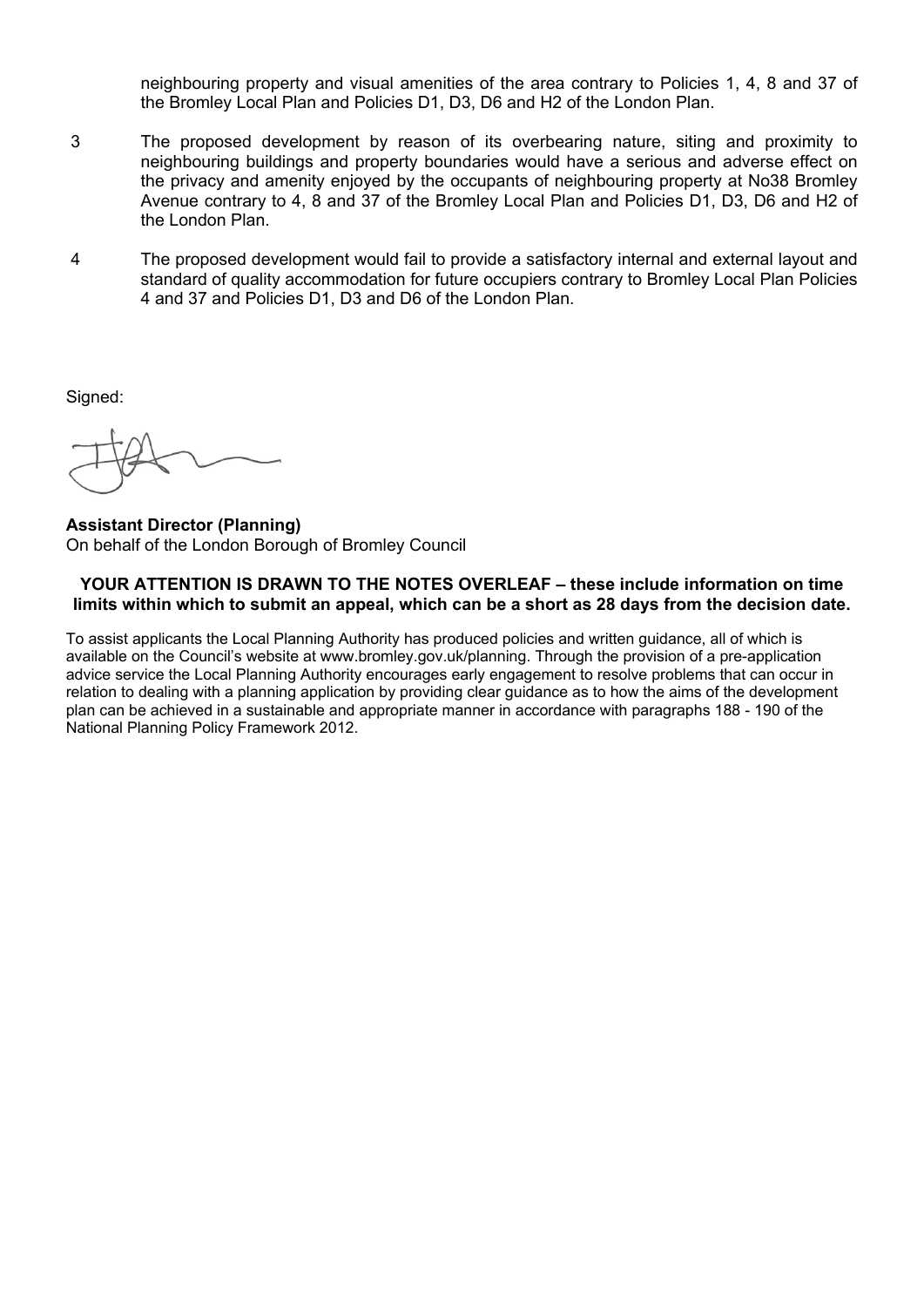**Approvals with or without conditions, or refusals of applications for planning permission under the Town and Country Planning Act 1990 and the Town and Country Planning (General Development Procedure) Order 2015 (as amended) and applications for Listed Building and Conservation Area Consent under the Planning (Listed Buildings and Conservation Areas) Act 1990 (as amended)**

Southern Gas Network (SGN) has asked the Council to highlight the importance of working safely near gas pipelines. The following links give clear guidance on what to do and who to contact before starting any work and how to locate pipes near to your property.

- [https://www.sgn.co.uk/damage-prevention](https://gbr01.safelinks.protection.outlook.com/?url=https%3A%2F%2Fwww.sgn.co.uk%2Fdamage-prevention&data=04%7C01%7CJake.Hamilton%40bromley.gov.uk%7C5870d87181d6400e3cf308d945291b06%7C8cc3d50b245a4639bab48b879ac9838c%7C0%7C0%7C637616865112347381%7CUnknown%7CTWFpbGZsb3d8eyJWIjoiMC4wLjAwMDAiLCJQIjoiV2luMzIiLCJBTiI6Ik1haWwiLCJXVCI6Mn0%3D%7C1000&sdata=Xz1JK0PzwIA3naWZ1avc1TZ%2F1UKs6UjnY0RDDZ6vmpw%3D&reserved=0)
- *[https://www.linesearchbeforeudig.co.uk/](https://gbr01.safelinks.protection.outlook.com/?url=https%3A%2F%2Fwww.linesearchbeforeudig.co.uk%2F&data=04%7C01%7CJake.Hamilton%40bromley.gov.uk%7C5870d87181d6400e3cf308d945291b06%7C8cc3d50b245a4639bab48b879ac9838c%7C0%7C0%7C637616865112347381%7CUnknown%7CTWFpbGZsb3d8eyJWIjoiMC4wLjAwMDAiLCJQIjoiV2luMzIiLCJBTiI6Ik1haWwiLCJXVCI6Mn0%3D%7C1000&sdata=U1E9IdzfRzKGdn%2Fq2cn4L0rpKPs0RMdks5sWxABmmpo%3D&reserved=0)*

If you disagree with the decision of the Local Planning Authority (LPA) to refuse permission or approval for the proposed development, or to grant permission or approval subject to conditions, you may appeal to The Planning Inspectorate (PINS). This is an independent Executive Agency which provides fair and impartial decisions on appeals against LPA decisions on planning consents in accordance with Section 78 of the Town and Country Planning Act 1990 and for Listed Building and Conservation Area consents in accordance with Section 20 and 21 of the Planning (Listed Buildings and Conservation Areas) Act 1990.

Appeals must be made within 12 weeks of the Decision Notice date for householder planning applications and within 6 months for any other application. They must be submitted on a form, which is obtainable from The Planning Inspectorate Temple Quay House, 2 The Square, Temple Quay Bristol BS1 6PN or online from [https://www.gov.uk/appeal-planning](https://www.gov.uk/appeal-planning-decision)[decision](https://www.gov.uk/appeal-planning-decision). If an enforcement notice is or has been served relating to the same or substantially the same development as in your application, then the time limit to appeal will expire 28 days after the enforcement notice is served – except that you will have a minimum of 28 days to appeal after the right of appeal begins and the time limit will expire no later than it would if there were no enforcement notice.

If you intend to submit an appeal that you would like examined by inquiry then you must notify the Local Planning Authority ([PlanningAppeals@bromley.gov.uk](mailto:PlanningAppeals@bromley.gov.uk)) and Planning Inspectorate [\(inquiryappeals@planninginspectorate.gov.uk](mailto:inquiryappeals@planninginspectorate.gov.uk)) at least 10 days before submitting the appeal. See [https://www.gov.uk/government/collections/casework-dealt-with-by](https://www.gov.uk/government/collections/casework-dealt-with-by-inquiries)[inquiries](https://www.gov.uk/government/collections/casework-dealt-with-by-inquiries) for further details.

The Secretary of State (including PINS) is not required to entertain an appeal if it appears to him that permission for the proposed development could not have been granted by the Local Planning Authority, or could not have been so granted otherwise than subject to the conditions imposed by them, having regard to the Statutory requirements, to the provisions of the development order, and to any directions given under the order.

If planning permission, listed building or conservation area consent to develop land is refused, or granted subject to conditions, whether by the Local Planning Authority or by the Secretary of State (including PINS) on appeal, and the owner of the land claims that the land has become incapable of reasonably beneficial use in its existing state and cannot be rendered capable of reasonably beneficial use by the carrying out of any development which has been or would be permitted, he may serve on the London Borough of Bromley a purchase notice requiring that the Council purchase his interest in the land in accordance with the provisions of Part VI Chapter 1 of the Town and Country Planning Act 1990 or in accordance with the provisions of Section 32 of the Planning (Listed Buildings and Conservation Areas) Act 1990.

In certain circumstances, a claim may be made against the local planning authority for compensation, where permission or consent is refused, or granted subject to conditions by the Secretary of State on appeal or on a reference of the application to him. These circumstances in which compensation is payable are set out in Section 114 of the Town and Country Planning Act 1990 and in Section 27 of the Planning (Listed Buildings and Conservation Areas) Act 1990.

#### **Applications for Express Consent under the Town and Country Planning Act 1990 and the Town and Country Planning (Control of Advertisements) Regulations 2007**

If you disagree with the decision of the local planning authority to refuse consent for the display of an advertisement or to grant consent subject to conditions, you may by notice served within 8 weeks of the receipt of this notice, or such longer period as the Secretary of State may agree, appeal to the Planning Inspectorate in accordance with the provision of Part 3 Section 17 of The Town and Country Planning (Control of Advertisements) Regulations 2007. Forms are available from The Planning Inspectorate Temple Quay House, 2 The Square, Temple Quay Bristol BS1 6PN or online from <https://www.gov.uk/appeal-planning-decision>

#### Town and Country Planning Act 1990 (as amended). A Certificate of Lawfulness for an existing proposed use or **development**

If you are aggrieved by a refusal to grant, a Certificate of Lawfulness, you may appeal to the Planning Inspectorate under Section 195 and 196 of the Town and Country Planning Act 1990 (as amended).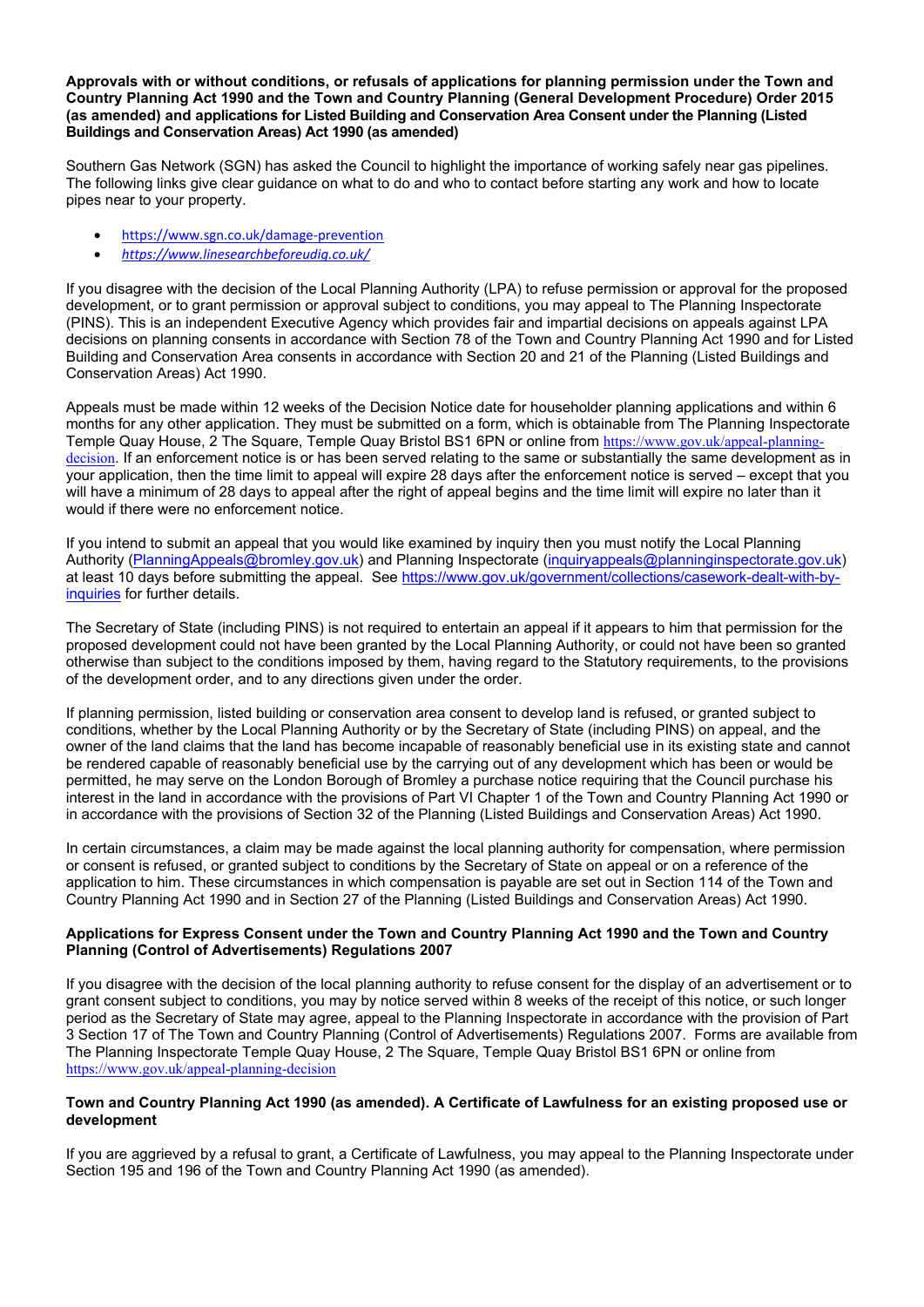#### **AN IMPORTANT FOOTNOTE**

Permission or approval referred to overleaf is confined to permission under the Town and Country Planning Act 1990, Planning (Listed Buildings and Conservation Areas) Act 1990, the Town and Country Planning General Development Order 2015 as amended, and the Town and Country Planning (Control of Advertisements) Regulations 2007, and does not obviate the necessity of compliance with any other enactment, by law, or other provision whatsoever or of obtaining from the appropriate authority or authorities any permission, Building Regulation, consent, approval or authorisation which may be required.

You are reminded that the Borough Council's permission does not modify or affect any personal or restrictive covenants, easement, etc., applying to or affecting either this or any other land or the rights of any persons (including the London Borough of Bromley Council) entitled to the benefits thereof or holding an interest in the property concerned in this development or in any adjoining property.

### **ACCESS FOR PEOPLE WITH DISABILITIES**

Your attention is drawn to British Standard and Government advice concerning means of access for people with a disability. This advice applies to educational, recreational and retail premises as well as office, factories and business premises.

# **Community Infrastructure Levy (CIL) Information Note**

This application is considered to be liable for the Mayor of London's Community Infrastructure Levy (CIL). The CIL is a planning charge levied on net additional floorspace arising from new developments or creation of new dwellings (including through a change of use) in order to fund infrastructure to support development in the local area. The Council acts as collecting authority for the Mayor of London who has a levy to raise money for transport Infrastructure in the London area.

The first step in the CIL process is to complete a CIL Additional Information Requirement Form or Form 5: Notice of Chargeable Development for permitted developments. All the forms underlined can be found at: http://www.bromley.gov.uk/cil

The CIL Team can calculate the CIL liability based on the information you provided for the planning application, however we are unable to discount existing floorspace that has been in continuous use without the above forms.

At the same time, Form 1: Assumption of Liability must be completed in order to produce a Liability Notice. This form tells us who is responsible for paying the CIL charge. If this form is not completed within two weeks of the issue of the planning decision notice, CIL liability will default to the landowner or applicant at a cost of £50. You may have already completed the forms above during the application process.

If you wish to apply for charitable or social housing relief then Form 2: Claiming Exemption or Relief should be submitted. If you are a 'self builder' who builds or commissions a home for their own occupation you may apply for exemption using Form 7: Self Build Exemption Claim Form: Part 1 for the entire home or Self Build Annex or Extension Claim Form. **Exemption forms must be submitted before commencement** of the development and will be granted relief upon receiving a Relief Decision Notice. The **Form 7: Self Build Exemption Claim Form Part 2 form must be submitted within six months of completion** or the levy will become payable.

The Council will serve a Liability Notice on the person(s) who have assumed liability to pay. It is the liable party's responsibility to notify the Council when commencement (demolition, digging for foundations and underground services and change of use) has started using Form 6: Commencement Notice. **Late notification of a commencement date will result in penalties such as the removal of eligibility for the self-build exemption**, **a 20% surcharge**, the removal of the 60 day payment period requiring immediate payment or CIL stop notices.

The Council will issue a Demand Notice to the liable person(s) setting out the total CIL amount payable on commencement of the development and the payment date. Please note the chargeable amount will